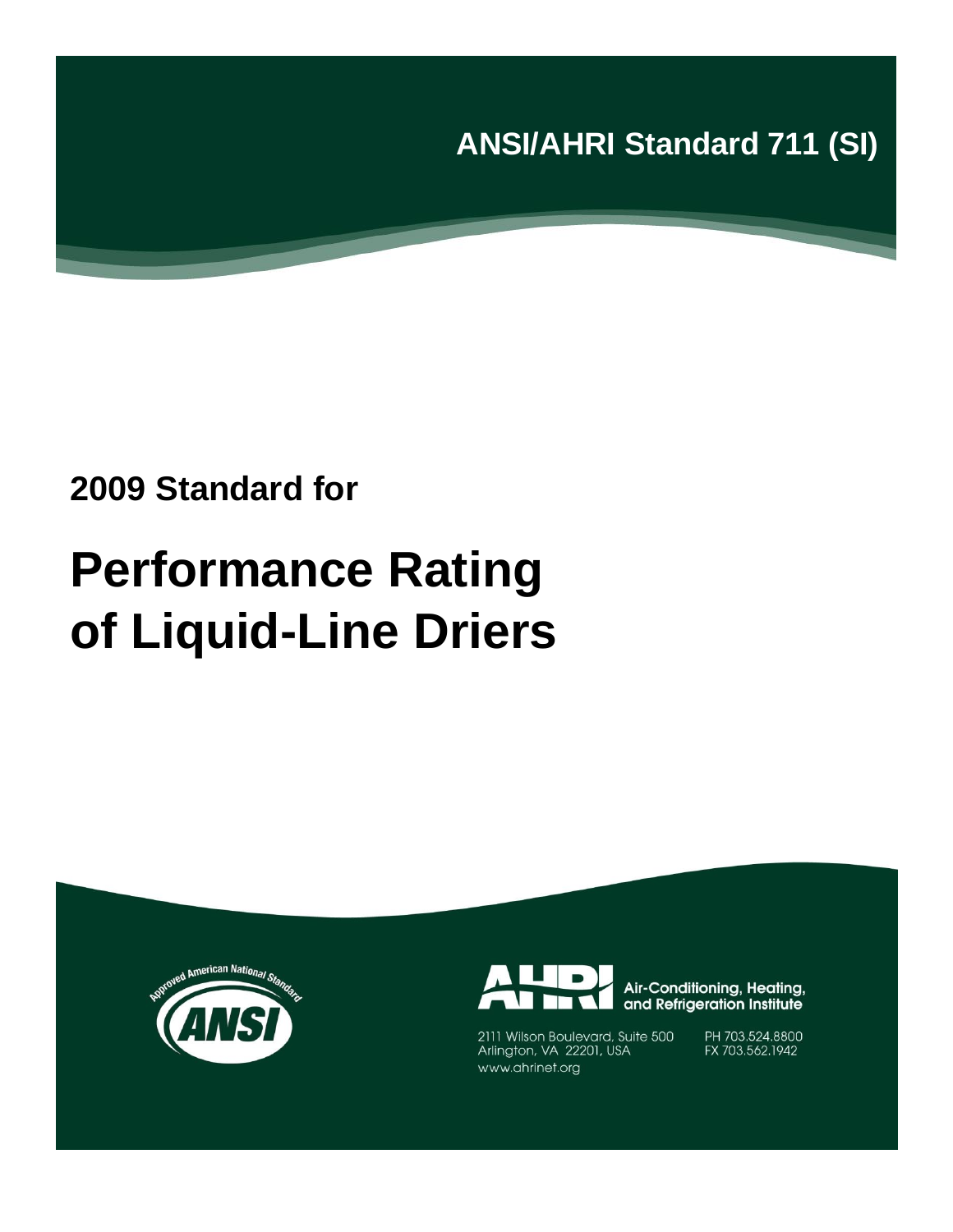### **IMPORTANT**

## *SAFETY DISCLAIMER*

AHRI does not set safety standards and does not certify or guarantee the safety of any products, components or systems designed, tested, rated, installed or operated in accordance with this standard/guideline. It is strongly recommended that products be designed, constructed, assembled, installed and operated in accordance with nationally recognized safety standards and code requirements appropriate for products covered by this standard/guideline.

AHRI uses its best efforts to develop standards/guidelines employing state-of-the-art and accepted industry practices. AHRI does not certify or guarantee that any tests conducted under its standards/guidelines will be non-hazardous or free from risk.

Note:

This standard supersedes ARI Standard 710-2004. For I-P ratings, see AHRI Standard 710 (I-P)-2009. Approved by ANSI August 2, 2010. ANS expired August 2, 2020.

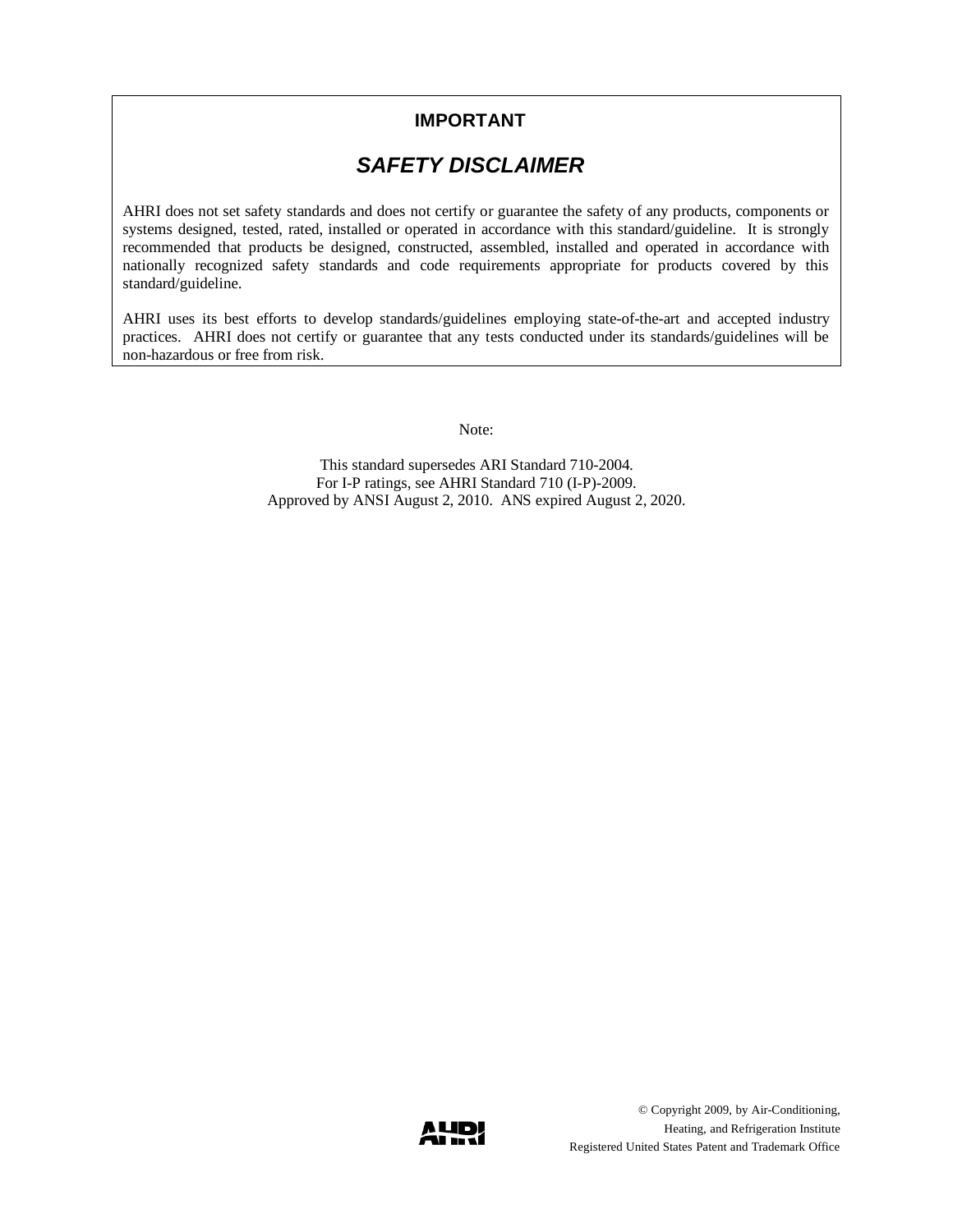## **TABLE OF CONTENTS**

| <b>SECTION</b> | <b>PAGE</b> |
|----------------|-------------|
|                |             |
|                |             |
|                |             |
|                |             |
|                |             |
|                |             |
|                |             |
|                |             |

## **TABLES**

| Table 4. | Flow Rate per kW of Refrigeration at 30°C Liquid and -15°C Saturated Vapor 5 |  |
|----------|------------------------------------------------------------------------------|--|

## **FIGURES**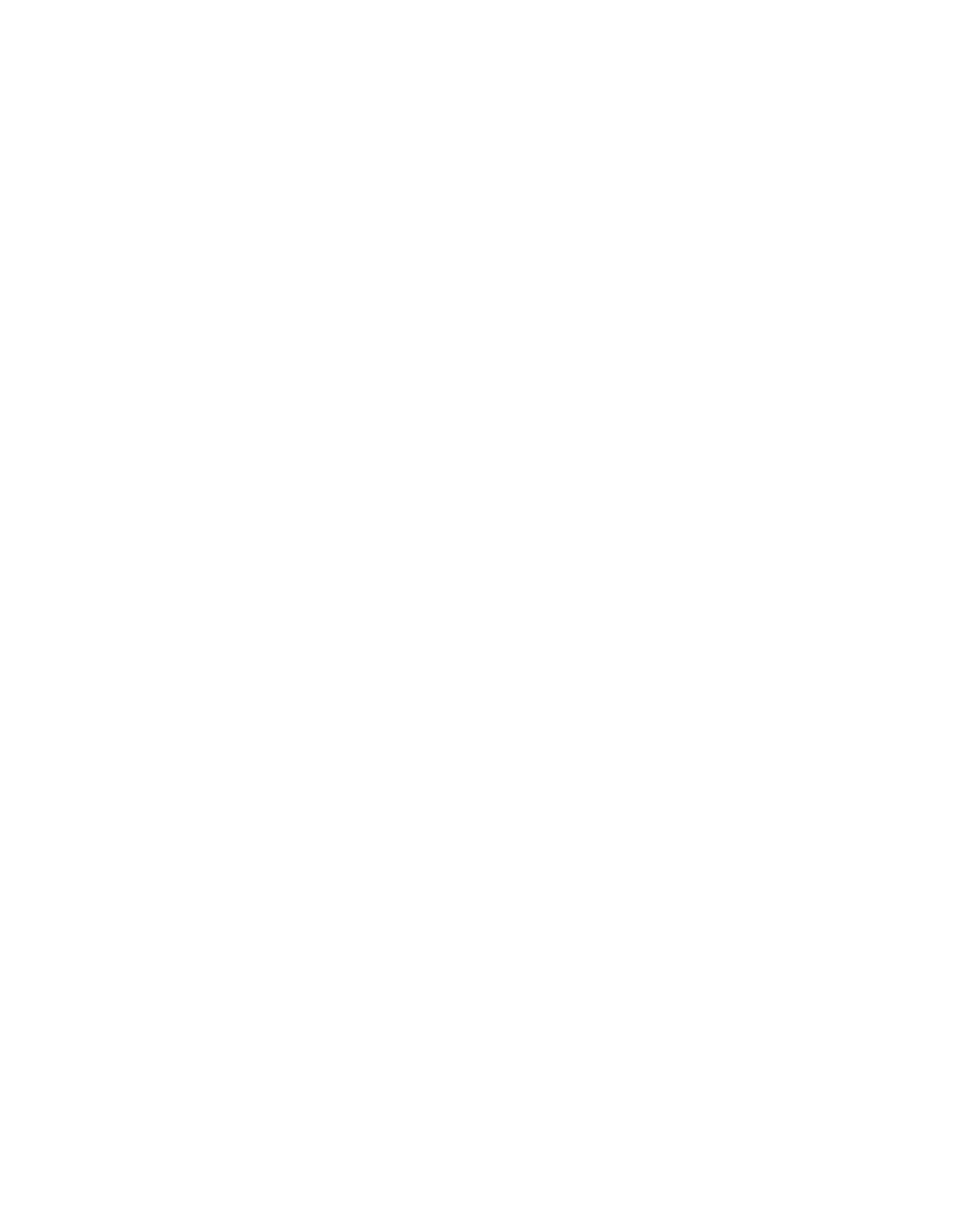# **PERFORMANCE RATING OF LIQUID-LINE DRIERS**

#### **Section 1. Purpose**

**1.1** *Purpose.* The purpose of this standard is to establish for Liquid-line Driers: definitions; test requirements; rating requirements; minimum data requirements for Published Ratings; marking and nameplate data; and conformance conditions.

**1.1.1** *Intent.* This standard is intended for the guidance of the industry, including manufacturers, engineers, installers, contractors and users.

**1.1.2** *Review and Amendment.* This standard is subject to review and amendment as technology advances.

#### **Section 2. Scope**

**2.1** *Scope.* This standard applies to Liquid-line Driers utilizing solid Desiccants designed for use in the liquid line of all types of refrigeration and air-conditioning systems.

**2.2** *Applicability.* This standard applies to Liquid-line Driers for use in refrigerant systems employing the halocarbon refrigerants listed in Table 1, as described in ANSI/ASHRAE Standard 34:

| <b>Table 1. Applicable Refrigerant Systems</b> |                                 |                                   |  |  |
|------------------------------------------------|---------------------------------|-----------------------------------|--|--|
| Refrigerant                                    | Chemical                        |                                   |  |  |
| Number                                         | Name                            | Formula                           |  |  |
| $R-12$                                         | dichlorodifluoromethane         | $CC1_2F_2$                        |  |  |
| $R-22$                                         | monochlorodifluoromethane       | CHCIF <sub>2</sub>                |  |  |
| R-134a                                         | 1,1,1,2-tetrafluoroethane       |                                   |  |  |
| R-245fa                                        | $1,1,1,3,3$ -pentafluoropropane | $CHF2CH2CF3$                      |  |  |
| $R-404A$                                       | Refrigerants 125/143a/134a      | $CHF_2CF_3$                       |  |  |
|                                                | $44.0/52.0/4.0$ % wt.           | $CH_3CF_3$                        |  |  |
|                                                |                                 | CH <sub>2</sub> FCF <sub>3</sub>  |  |  |
| $R-407C$                                       | Refrigerants 32/125/134a        | $CH2F2$ /                         |  |  |
|                                                | 23.0/25.0/52.0 % wt.            | CHF <sub>2</sub> CF <sub>3</sub>  |  |  |
|                                                |                                 | $CH_2FCF_3$                       |  |  |
| $R-410A$                                       | Refrigerants 32/125             | $CH2F2$ /                         |  |  |
|                                                | 50.0/50.0 % wt.                 | $CHF_2CF_3$                       |  |  |
| $R - 502$                                      | Refrigerants 22/115             | CHCIF <sub>2</sub>                |  |  |
| 48.8/51.2 % wt.                                |                                 | CCIF <sub>2</sub> CF <sub>3</sub> |  |  |
| $R-507A$                                       | Refrigerants 125/143a           | $CHF_2CF_3$                       |  |  |
|                                                | 50.0/50.0 % wt.                 | $CH_3CF_3$                        |  |  |

**2.3** *Exclusions*. This standard does not apply to liquid anti-freeze solution Desiccants or driers used in the suction line or low side of refrigeration and air-conditioning systems.

**2.4** *Limitations.* This standard provides a means of determining Water Capacity and Refrigerant Flow Capacity of a Liquidline Drier at specified conditions. This standard does not attempt to reflect the performance of a Liquid-line Drier over the entire range of possible applications. Therefore, acid and particulate removal are not considered here.

**2.4.1** *Acid Removal.* It is known that acid in a refrigeration system causes harmful corrosion. Many Liquid-line Driers will remove acids. However, there is no knowledge at the present time as to what concentration of various acids is allowable, nor how to test a liquid-line drier's ability to remove these acids. Therefore, while noting its importance, no consideration of acid removal is given in this standard at this time.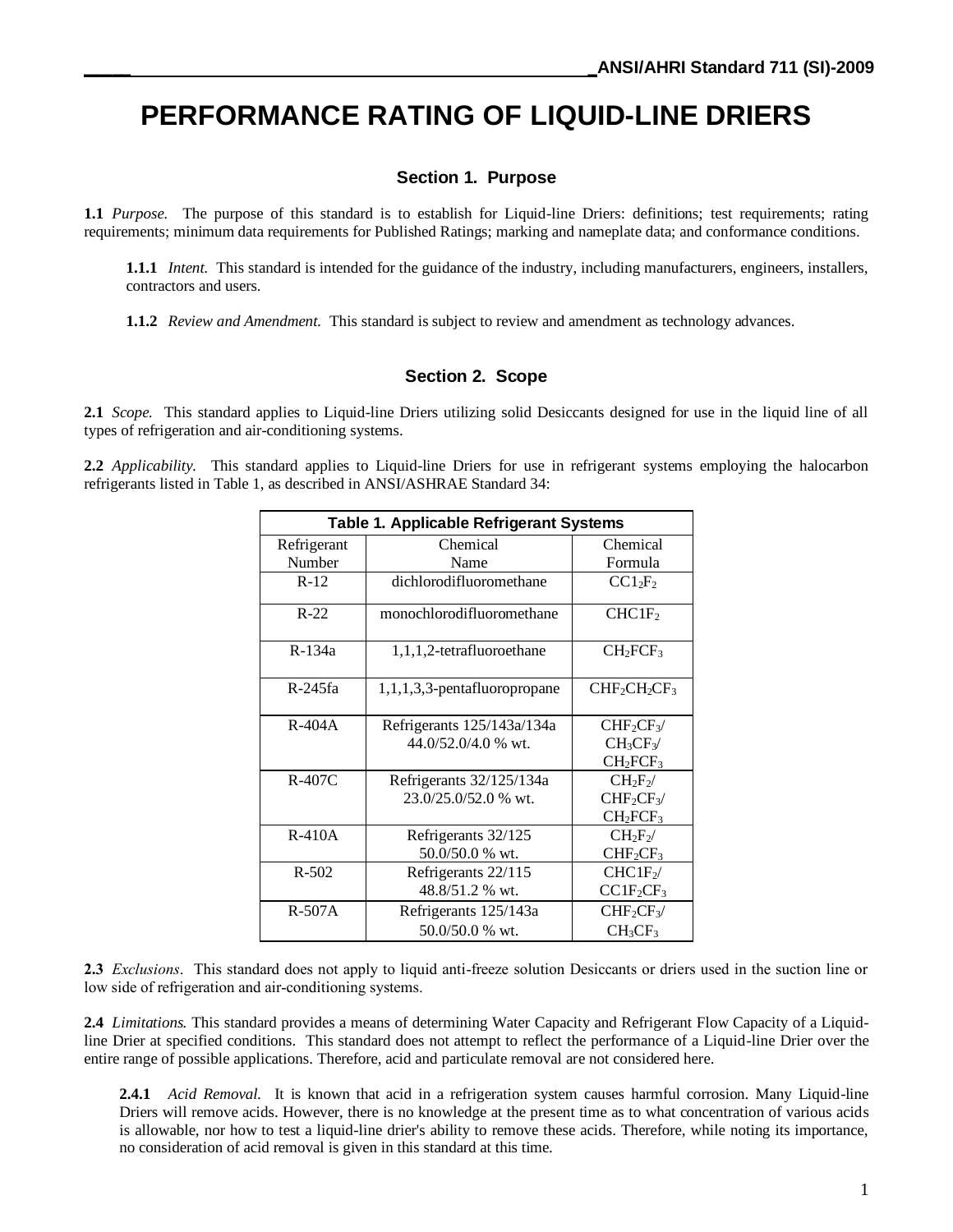**2.4.2** *Particulate Removal.* Although many commercial Liquid-line Driers have filtering media, the subject of filtration is separate and distinct from the considerations of this standard. Therefore, the rating of a Liquid-line Drier is on the premise of a clean Liquid-line Drier and clean refrigerant.

#### **Section 3. Definitions**

All terms in this document follow the standard industry definitions in the current edition of *ASHRAE Terminology of Heating, Ventilation, Air Conditioning and Refrigeration* unless otherwise defined in this section.

**3.1** *"As Received" Condition.* This specifies the Liquid-line Drier as removed from the manufacturer's packaging, without further reactivation or preparation. (Note: If information is desired with respect to the reactivation of a Liquid-line Drier, the user should consult the manufacturer for recommended reactivation procedure.)

**3.2** *Desiccant.* A material that will collect and hold water.

**3.3** *Equilibrium Point Dryness (EPD).* The lowest possible water content of liquid refrigerant attainable by a specific Liquid-line Drier. This is achieved at a specific temperature after it has collected a specific quantity of water when the two have been in contact until an equilibrium between the water in the refrigerant and the water in the Liquid-line Drier has been reached. EPD is expressed in parts per million (ppm) by weight.

**3.4** *Liquid-line Drier.* A manufactured device for use in the liquid line of refrigeration and air-conditioning systems. The primary purpose is to collect and hold, at its location, water which is in excess of the amount which can be tolerated in the system.

**3.5** *Pressure Drop.* The pressure difference between the inlet and the outlet of a Liquid-line Drier, including its connections.

**3.6** *Published Rating*. A statement of the assigned values of those performance characteristics, under stated Rating Conditions, by which a unit may be chosen to fit its application. These values apply to all units of like nominal size and type (identification) produced by the same manufacturer. The term Published Rating includes the rating of all performance characteristics shown on the unit or published in specifications, advertising or other literature controlled by the manufacturer, at stated Rating Conditions.

**3.6.1** *Application Rating*. A rating based on tests performed at application Rating Conditions (other than Standard Rating Conditions).

**3.6.2** *Standard Rating*. A rating based on tests performed at Standard Rating Conditions.

**3.7** *Rating Conditions*. Any set of operating conditions under which a single level of performance results and which causes only that level of performance to occur.

**3.7.1** *Standard Rating Conditions*. Rating Conditions used as the basis of comparison for performance characteristics.

**3.8** *Refrigerant Flow Capacity.* The refrigerating capacity for a flow of liquid refrigerant at specified conditions, which the Liquid-line Drier will pass and not exceed the specified Pressure Drop.

**3.9** *"Shall" or "Should".* "Shall" or "should" shall be interpreted as follows:

**3.9.1** *Shall.* Where "shall" or "shall not" is used for a provision specified, that provision is mandatory if compliance with the standard is claimed.

**3.9.2** *Should.* "Should" is used to indicate provisions which are not mandatory but which are desirable as good practice.

**3.10** *Temperature.* The temperature of the liquid refrigerant passing through the Liquid-line Drier, °C.

**3.11** *Water Capacity.* The amount of water which a Liquid-line Drier will collect and hold, at each Rating Condition, and still maintain at equilibrium, a water content at or below a given concentration (EPD) in any of the liquid refrigerants. It shall be expressed in drops or in grams on the basis of 20 drops per gram. For the purpose of this standard, 2 drops of water per kilogram of refrigerant is assumed to be equal to 110 ppm.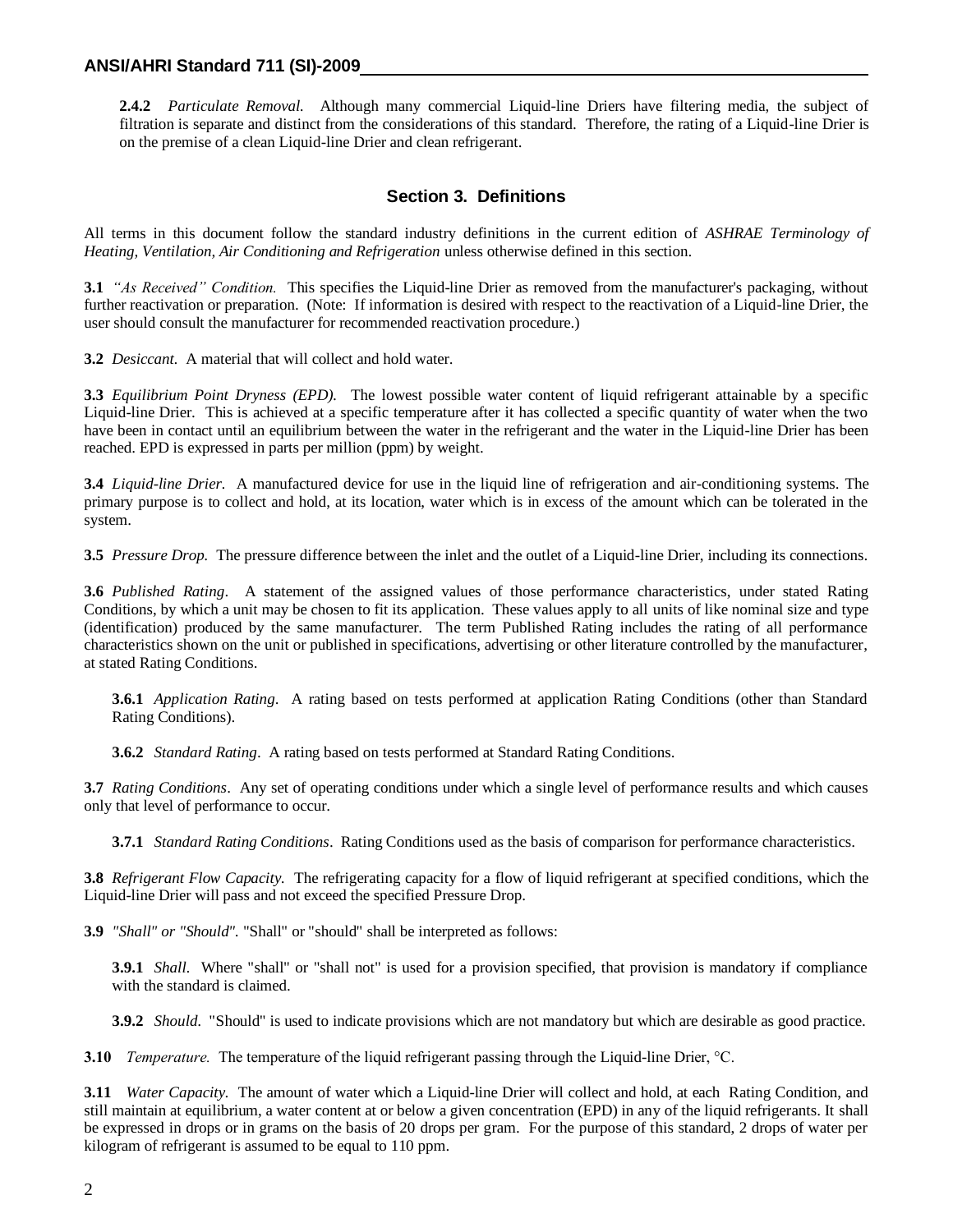#### **Section 4. Test Requirements**

**4.1** *Testing Procedure.* Liquid-line Drier ratings shall be based on tests conducted in accordance with the procedure outlined in ANSI/ASHRAE Standard 63.1.

**4.1.1** If alternate test methods are used, the tester assumes the responsibility that results so obtained can be confirmed by ANSI/ASHRAE Standard 63.1.

#### **Section 5. Rating Requirements**

**5.1** *Rating Requirements.* Liquid-line Driers shall be rated by their Water Capacity, drops, and Refrigerant Flow Capacity at 0.07 Bar Pressure Drop, kW, and shall include their ratings at the Standard Rating Conditions in Table 2.

| <b>Table 2. Published Ratings</b> |                                   |                         |  |  |
|-----------------------------------|-----------------------------------|-------------------------|--|--|
|                                   | <b>Standard Rating Conditions</b> |                         |  |  |
| Refrigerant                       | Standard                          | Water in<br>Refrigerant |  |  |
| No.                               | Temperature                       | <b>EPD</b>              |  |  |
|                                   | $^{\circ}C$                       | ppm                     |  |  |
| $R-12$                            | 24                                | 15                      |  |  |
|                                   | 52                                | 15                      |  |  |
| $R-22$                            | 24                                | 60                      |  |  |
|                                   | 52                                | 60                      |  |  |
| R-134a                            | 24                                | 50                      |  |  |
|                                   | 52                                | 50                      |  |  |
| R-245fa                           | 24                                | 50                      |  |  |
|                                   | 52                                | 50                      |  |  |
| $R-404A$                          | 24                                | 50                      |  |  |
|                                   | 52                                | 50                      |  |  |
| R-407C                            | 24                                | 50                      |  |  |
|                                   | 52                                | 50                      |  |  |
| $R-410A$                          | 24                                | 50                      |  |  |
|                                   | 52                                | 50                      |  |  |
| $R - 502$                         | 24                                | 30                      |  |  |
|                                   | 52                                | 30                      |  |  |
| $R-507A$                          | 24                                | 50                      |  |  |
|                                   | 52                                | 50                      |  |  |

**5.2** Water Capacity ratings shall be determined in accordance with the rating procedure outlined in 5.2.1 and statistical method outlined in 5.3.

#### **5.2.1** *Rating Procedure.*

**5.2.1.1** *Preliminary.* The preliminary Water Capacity of a Liquid-line Drier should be determined by the test procedure outlined in ANSI/ASHRAE Standard 63.1. Two Liquid-line Driers for each Standard Rating Condition should be sufficient for this determination.

**5.2.1.2** *Procedure.* Three Liquid-line Driers are then preloaded at this predetermined capacity. Duplicate EPD determinations are made for each Liquid-line Drier. The average EPD for each Liquid-line Drier and the overall average for the six determinations are then calculated. Another set of three Liquid-line Driers is then evaluated at an adjusted capacity, so that the overall average EPD's of the two sets will bracket the Standard EPD. (Figure 1)

**5.2.1.2.1** In this procedure, duplicate EPD determinations per Liquid-line Drier are required. This procedure reduces the effect of variations inherent in the method. Most important, it provides a check on the precision of the method. The maximum range for duplicate EPD determinations shall not exceed the values in Table 3.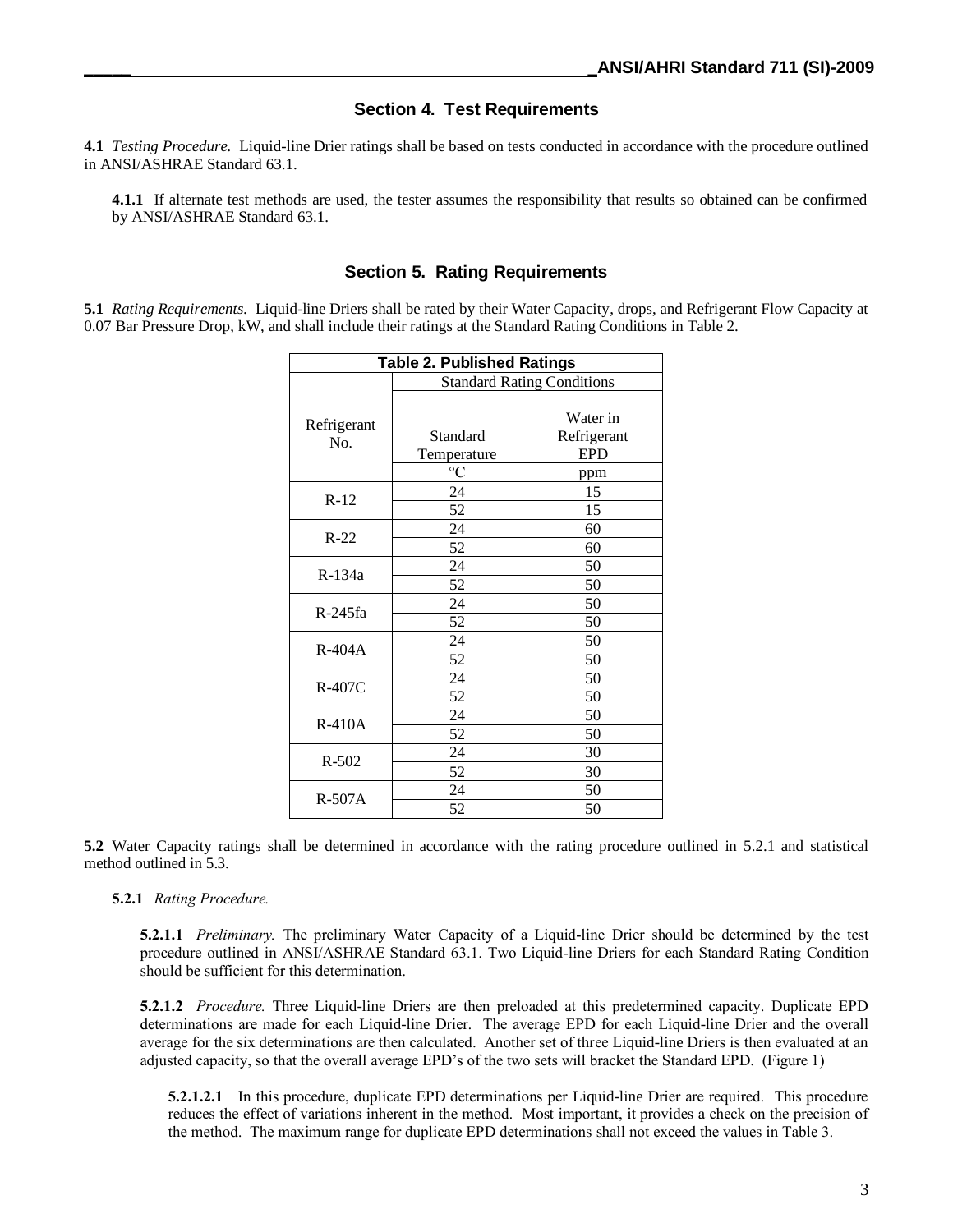| Table 3. Maximum Range for<br><b>Duplicate EPD Determinations</b> |       |  |  |
|-------------------------------------------------------------------|-------|--|--|
| $R-12$                                                            | 3 ppm |  |  |
| $R-22$                                                            | 6 ppm |  |  |
| R-134a                                                            | 6 ppm |  |  |
| $R-245fa$                                                         | 5 ppm |  |  |
| $R-404A$                                                          | 6 ppm |  |  |
| R-407C                                                            | 6 ppm |  |  |
| $R-410A$                                                          | 6 ppm |  |  |
| $R-502$                                                           | ppm   |  |  |
| R-507A                                                            |       |  |  |

**5.2.1.2.2** If the above range is exceeded, the test data shall be discarded, and the test shall be repeated after the analytical procedure has been reviewed.

**5.3.** *Statistical Method for Establishing Water Capacity Ratings.* ANSI/ASHRAE Standard 63.1 gives a procedure for determining the Water Capacity of any refrigerant Liquid-line Drier. This sub-section presents a statistical procedure applied to the results from testing sets of samples of production Liquid-line Driers to establish a rating which will be equaled or exceeded by 90% of those produced.

**5.3.1** When several determinations of the EPD of a single Liquid-line Drier are made by the procedure of ANSI/ASHRAE Standard 63.1, a series of values will be obtained because of analysis procedure variations. The average of these results is more reliable than any single result. This average also becomes more reliable as more values are used in calculating the average.

**5.3.2** When the average EPD of a second Liquid-line Drier is calculated from several determinations, this value may differ from the average of the first Liquid-line Drier because of manufacturing variations. The overall average of the two Liquid-line Driers is more representative of production Liquid-line Driers than is the average of a single Liquid-line Drier. The overall average of several Liquid-line Driers is still more representative.

**5.3.3** In order to compensate for these testing and manufacturing variations, a statistical procedure is available for arriving at a rating that will guarantee any percent compliance desired.

**5.3.4** This rating procedure is a statistical analysis of results obtained from tests on a group of six Liquid-line Driers, and the rating obtained by this procedure will be such that the average Water Capacity of duplicate tests on any set of six Liquid-line Driers will equal or exceed the rating in 90% of all cases.

**5.3.4.1** The two EPD set averages are plotted on a graph, plotting capacity on the vertical axis and EPD on the horizontal axis. A straight line is drawn between these two points. A vertical line is drawn from the Standard EPD to the straight line. A horizontal line is then drawn from the point of intersection to the vertical axis. This point of intersection with the vertical axis gives the "set average" at Standard EPD. (Figure 1)

**5.3.4.2** The six individual "duplicate averages" are now plotted on the same graph. The vertical distance of each point from the straight line is determined in units of capacity. The maximum value above the line is added to the maximum value below the line. The sum of these values is called the "range."

**5.3.4.3** By using the "set average," the "range", and a multiplication factor of 0.36 taken from statistical tables, the Water Capacity rating is calculated as follows:

Water Capacity rating  $= A - 0.36 \cdot r$ 

Where:  $A = set average$ 

 $r = range$ 

**5.3.4.4** When Liquid-line Driers are preloaded at the rated Water Capacity, it can be guaranteed that at least 90% of averages of sets of six Liquid-line Driers, with duplicate tests for each Liquid-line Drier, will equal or exceed the rating.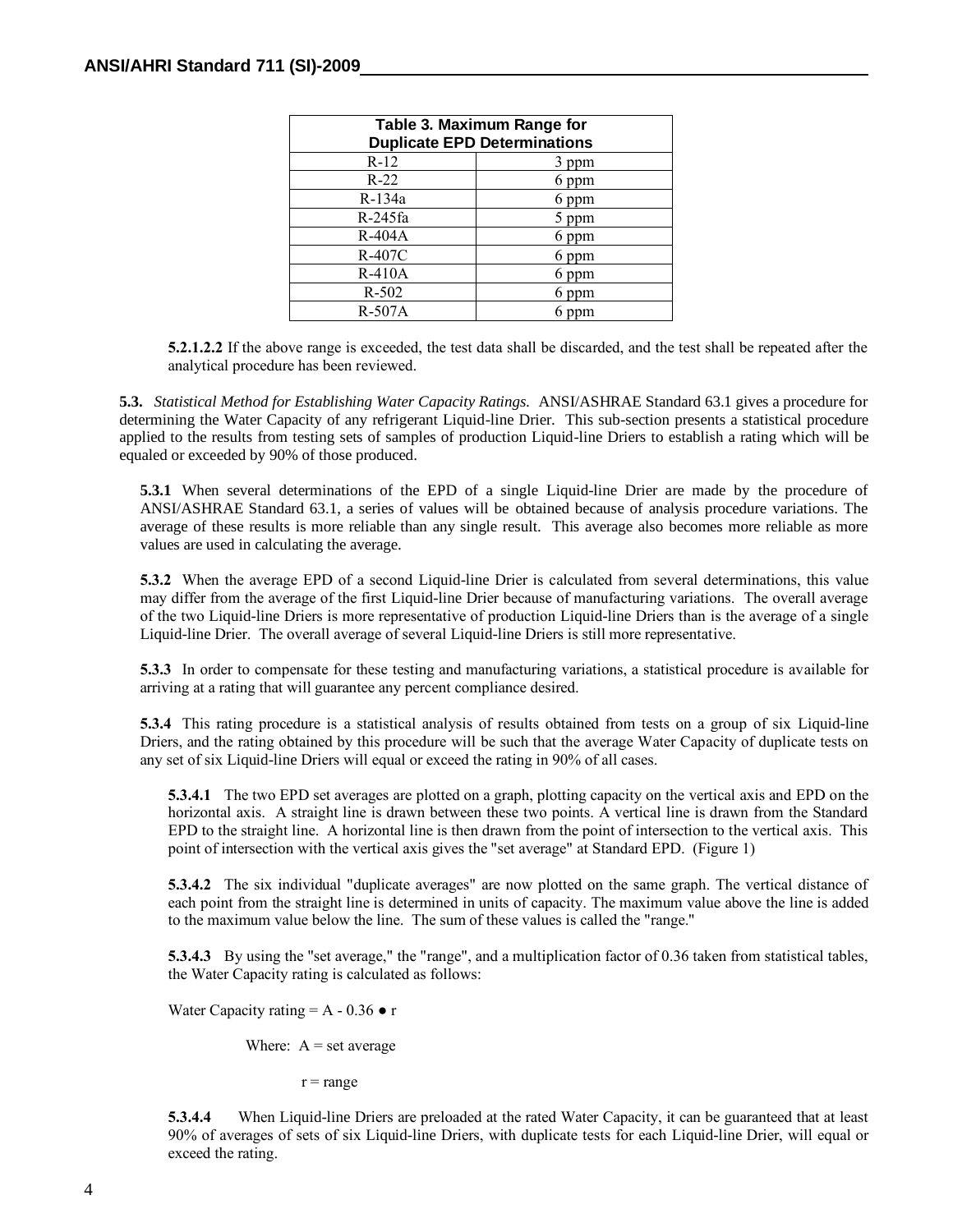**5.4** Refrigerant Flow Capacity shall be based on the refrigerant flow rate through the Liquid-line Drier within the specified pressure drop and the refrigerant flow rate per kW of refrigeration at 30°C liquid and -15°C saturated vapor.

**5.4.1** The Refrigerant-Flow Capacity Rating is obtained by dividing the refrigerant flow rate expressed in kg/min at a Pressure Drop of 0.07 Bar by the flow rate per refrigerating kW expressed in kg/min/kW as in Table 4 for the refrigerant used**.**

| Table 4. Flow Rate per kW of Refrigeration<br>at 30°C Liquid and -15°C Saturated Vapor |           |  |  |
|----------------------------------------------------------------------------------------|-----------|--|--|
| Refrigerant No.                                                                        | kg/min/kW |  |  |
| $R-12$                                                                                 | 0.52      |  |  |
| $R-22$                                                                                 | 0.38      |  |  |
| $R-134a$                                                                               | 0.40      |  |  |
| $R-245fa$                                                                              | 0.38      |  |  |
| R-404A                                                                                 | 0.53      |  |  |
| $R-407C$                                                                               | 0.38      |  |  |
| $R-410A$                                                                               | 0.36      |  |  |
| $R - 502$                                                                              | 0.57      |  |  |
| $R-507A$                                                                               | 0.54      |  |  |

**5.5** *Tolerances.* To comply with this standard, measured test results shall not be less than 90% of Published Ratings for Refrigerant Flow Capacity and Water Capacity.

#### **Section 6. Minimum Data Requirements for Published Ratings**

**6.1** *Minimum Data Requirements for Published Ratings.* As a minimum, Published Ratings shall include all Standard Ratings. All claims to ratings within the scope of this standard shall include the statement "Rated in accordance with AHRI Standard 711 (SI)." All claims to ratings outside the scope of this standard shall include the statement "Outside the scope of AHRI Standard 711 (SI)." Wherever Application Ratings are published or printed, they shall include a statement of the conditions at which the ratings apply.

**6.2** *Published Ratings.* Capacity ratings published, in accordance with this standard shall, for each refrigerant used, be the following:

**6.2.1** *Water Capacity*. Water Capacity ratings for standard Temperatures of 24°C and 52°C shall be published and expressed in drops.

**6.2.2** *Refrigerant Flow Capacity*. Refrigerant Flow Capacity ratings for standard Temperatures of 24°C and 52°C shall be published and expressed in kW.

**6.3** *"As Received" Ratings.* Published data shall be further qualified by specifying whether a Liquid-line Drier will meet the published capacity ratings in an "As Received" Condition**.** If further activation of the Liquid-line Drier is necessary, published data shall outline the activation procedure.

#### **Section 7. Marking and Nameplate Data**

**7.1** *Marking and Nameplate Data.* As a minimum, each Liquid-line Drier shall be marked with the following information:

- a. The manufacturer's name or trade name
- b. Model designation

#### **Section 8. Conformance Conditions**

**8.1** *Conformance*. While conformance with this standard is voluntary, conformance shall not be claimed or implied for products or equipment within the standard's *Purpose* (Section 1) and *Scope* (Section 2) unless such product claims meet all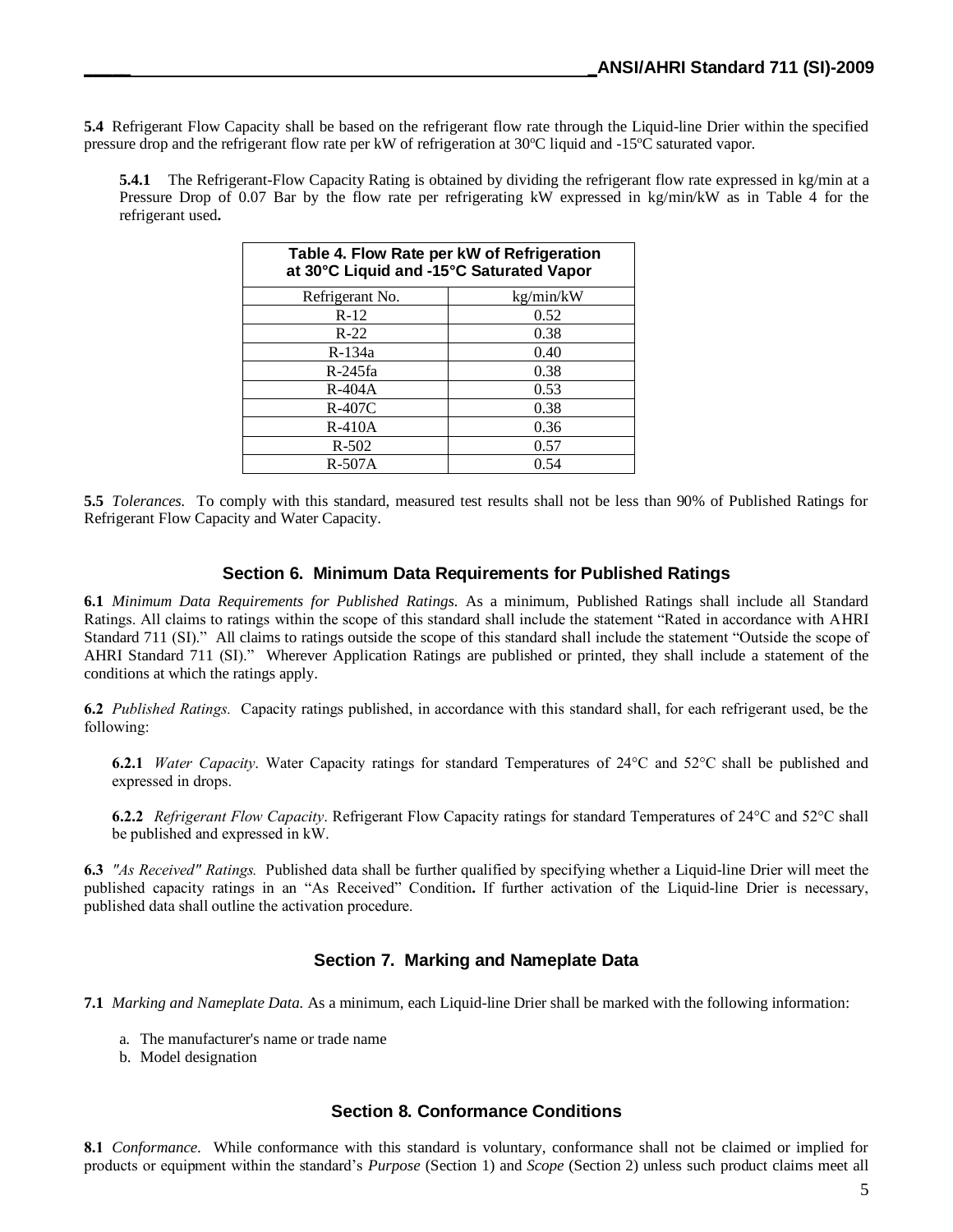of the requirements of the standard and all of the testing and rating requirements are measured and reported in complete compliance with the standard. Any product that has not met all the requirements of the standard shall not reference, state, or acknowledge the standard in any written, oral, or electronic communication.



**Figure 1. Example of Water Capacity Rating Calculation for Refrigerant 134a at 24**°**C**

| <b>EXAMPLE:</b> | 210 Drops of Water Added |             | 230 Drops of Water Added |           |             |               |      |
|-----------------|--------------------------|-------------|--------------------------|-----------|-------------|---------------|------|
| Data Collected: | Drier No.                | $EPD$ (ppm) | Average(ppm)             | Drier No. | $EPD$ (ppm) | Average (ppm) |      |
|                 |                          | 42.8        | 43.8                     |           | 57.1        | 58.5          |      |
|                 |                          | 44.7        |                          | 4         | 59.8        |               |      |
|                 |                          | 38.6        | 40.5                     |           | 52.5        | 53.7          |      |
|                 |                          | 42.3        |                          |           | 54.9        |               |      |
|                 |                          | 45.2        | 44.7                     |           | 6           | 54.2          | 54.8 |
|                 |                          | 44.1        |                          |           | 55.3        |               |      |
|                 | Average                  | 43.0        |                          | Average   | 55.6        |               |      |

*Determination of Range:*

 $Range = 4.4 + 3.9 = 8.4$  Drops

*Determination of Set Average:*

Enter the chart at EPD of 50 ppm, and read vertically to intersection with capacity line. Proceed horizontally, and read capacity of 221 drops.

*Sample Calculations:*

Water capacity rating (based on set of six driers) =  $221 - 0.36(8.4) = 218$  drops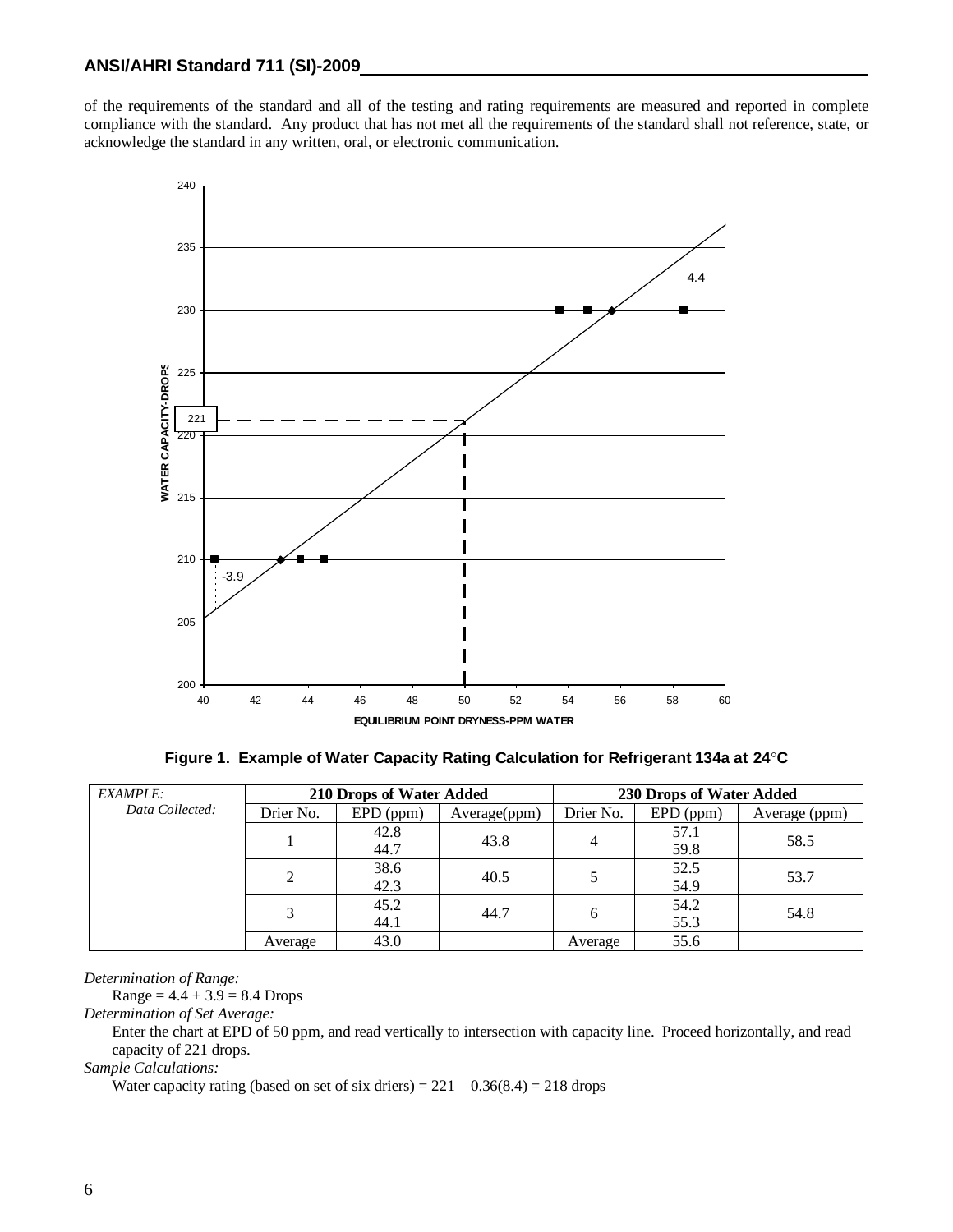# **APPENDIX A. REFERENCES – NORMATIVE**

**A1** Listed here are all standards, handbooks and other publications essential to the formation and implementation of the standard. All references in this appendix are considered as part of this standard.

**A1.1** ANSI/ASHRAE Standard 34-2007 with addenda, *Designation and Safety Classification of Refrigerants*, 2007, American Society of Heating, Refrigerating and Air-Conditioning Engineers, Inc., 1791 Tullie Circle N.E., Atlanta, GA 30329, U.S.A.

**A1.2** ANSI/ASHRAE Standard 63.1-1995 (RA2001), *Method of Testing Liquid-Line Refrigerant Driers*, 2001, American Society of Heating, Refrigerating and Air-Conditioning Engineers, Inc., 1791 Tullie Circle N.E., Atlanta, GA 30329, U.S.A.

**A1.3** *ASHRAE Terminology of Heating, Ventilation, Air Conditioning and Refrigeration*, Second Edition, 1991, American Society of Heating, Refrigerating and Air-Conditioning Engineers, Inc., 1791 Tullie Circle N.E., Atlanta, GA 30329, U.S.A.

## **APPENDIX B. REFERENCES – INFORMATIVE**

**B1** Listed here are standards, handbooks and other publications which may provide useful information and background but are not considered essential. References in this appendix are not considered part of the standard.

**B1.1** ANSI/ASME Standard B16.22-2001 (RA2005), *Wrought Copper and Copper Alloy Solder-Joint Pressure Fittings*, 2005, American Society of Mechanical Engineers, Three Park Avenue, New York, NY 10016-5990, U.S.A.

**B1.2** ANSI/SAE Standard J513, *Refrigeration Tube Fittings*, 2000, Society of Automotive Engineers, 400 Commonwealth Drive, Warrendale, PA 15096, U.S.A.

**B1.3** Cavestri, R. C. and Schafer, W. R., (2000). "Equilibrium Point Dryness and Water Capacity of Desiccants with Alternative Refrigerants" (ARTI MCLR Final Report DOE/CE/23810-108), 2000, Air-Conditioning and Refrigeration Technology Institute, 2111 Wilson Blvd., Suite 500, Arlington, VA 22201, U.S.A.

**B1.4** Lord, E., "The Use of Range in Place of Standard Deviation in the t-Test" *Biometrika*, p. 41, 1947.

**B1.5** Proschan and Babcock, "How to Use Short-Cut Statistics" *Chemical Engineering,* September 1954.